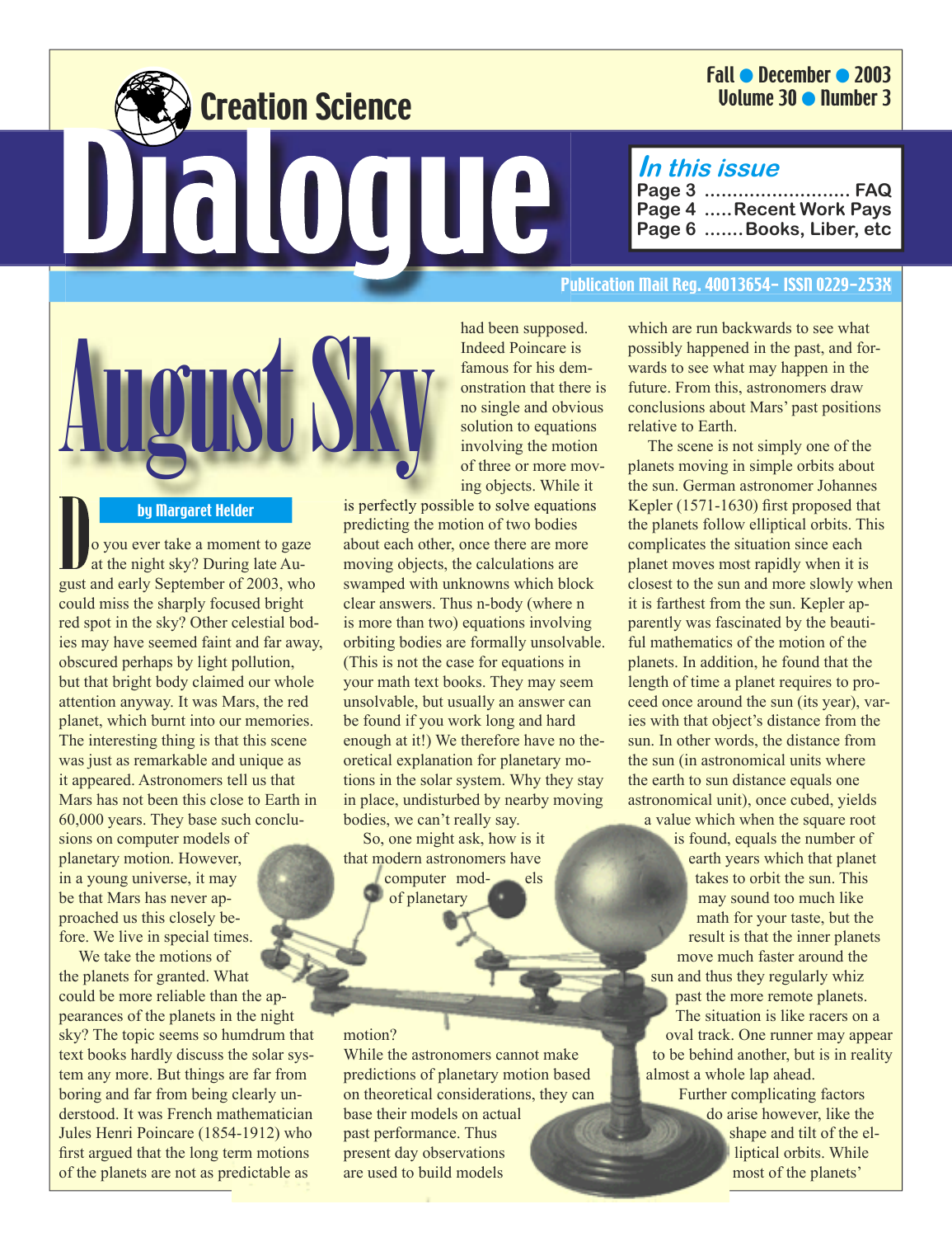orbits are nearly circular, the orbits of others are considerably longer and thinner. There is actually a fair amount of variety in orbit shape. Scientists call this value eccentricity. While the eccentricity of a circle is zero, the orbit of the planet Earth has an eccentricity of 0.017. In addition, the orbits of two planets are more nearly circular than Earth's: namely Venus at 0.007 and Neptune at 0.010. Mars however has a considerably longer ellipse with a value of 0.093. The most extreme eccentricities are found with innermost Mercury at 0.206 and outermost Pluto at 0.248. Apparently Mercury's elliptical orbit is particularly interesting. The ellipse rotates about the sun so that a diagram of the ellipse positions looks like daisy petals (with the sun as the daisy centre). Moreover it is Mercury and Pluto which also have the most extremely inclined (tilted) orbits while the tilt of the other orbits are all much like Earth's.

It is the difference in orbit shape which has led to this unusual close approach of Mars to Earth. Astronomers tell us that on August 27, 2003, Mars was a mere 55 million kilometres from Earth. Depending upon the computer model used, this is said to have last happened 50,000 to 100,000 years ago. The unusual proximity came about because Mars was at its closest approach to the Earth on August 27 and also at its shortest distance from the sun on August 30. The rendezvous began on August 10, 2002.

At that time Mars was on the opposite side of the sun, about 400 million kilometres from Earth. The result of the much decreased distance in late August 2003, was that Mars appeared 85 times brighter than it did the year before. However, like ships passing in the night, the two planets are now, in their continuing ballet, moving away from each other again.

Questions arise as to why the orbits of the planets are so different. Secular explanations for the origin of the solar system would probably favour more circular orbits of similar shape for all planets. In addition, Poincare's n-body problem suggests to mathematicians that the solar system may be chaotic. This means that the system could suddenly fall apart into random tumbling motions. Some of the computer models have suggested that if the system continued over millions of years, this would happen. In similar vein, a recent study suggests that the Earth/Moon system plays an important dynamic role in maintaining the stability of the orbits of Venus and Mercury. Without the Earth and her moon, suggests this study, gravitational push and pull from the large planets would cause the orbits of the two inner planets to immediately lose their position. (L. Innanen, S. Mikkola and P. Wiegert. 1998. *Astron*. J. 116: 2055). The result could potentially be a terrible crash! Our nice regular solar system would be utterly devastated. Isn't it wonderful that the Earth and Moon are so precisely posi-

tioned?

Our image of the

clockwork regularity of the solar system thus disintegrates on closer inspection. The fact that the system holds together is not automatic nor can science explain why it does so. The final lesson for us from this topic is that when things seem simple or uncomplicated, it is often merely our ignorance that makes them appear that way. What we most need to appreciate is with what finesse and how precisely our solar system is designed. The events of this past August certainly reinforce this realization.

# Creation Science<br>Dia OCILE

*Volume 30 / Number 3 December 2003*

--------------------------------------------------------

Creation Science Dialogue is a quarterly publication of the Creation Science Association of Alberta (CSAA). Its purpose is to discuss the creation model of origin in terms of scientific details.

Subscription for 1 year \$5.00

----------------------------------------- Address correspondence to: Creation Science Dialogue Creation Science Association of Alberta 5328 Calgary Trail Suite 1136, Edmonton, Alberta, T6H 4J8

# Creation Science Associations

------------------------------------

**Creation Science of Saskatchewan Inc.** P. O. Box 26 Kenaston, Saskatchewan S0G 2N0 ---

**Creation Science Association of British Columbia (B.C.)** Box 39577, White Rock P.O. White Rock, British Columbia V4B 5L6

> --- **Answers in Genesis (Canada)** 5 - 420 Erb Street West Waterloo, Ontario N2L 6K6

--- **Creation Science Association of Quebec** CP63, Succ. Youville Montreal, Quebec H2P 2V2 ---

**Institute for Creation Research** 10946 Woodside Ave. N. Santee, CA 92071 ---

**Creation Research Society** Van Andel Center 6801 North Highway 89 Chino Valley, AZ 86323 - 9186

**Visit us at www.create.ab.ca**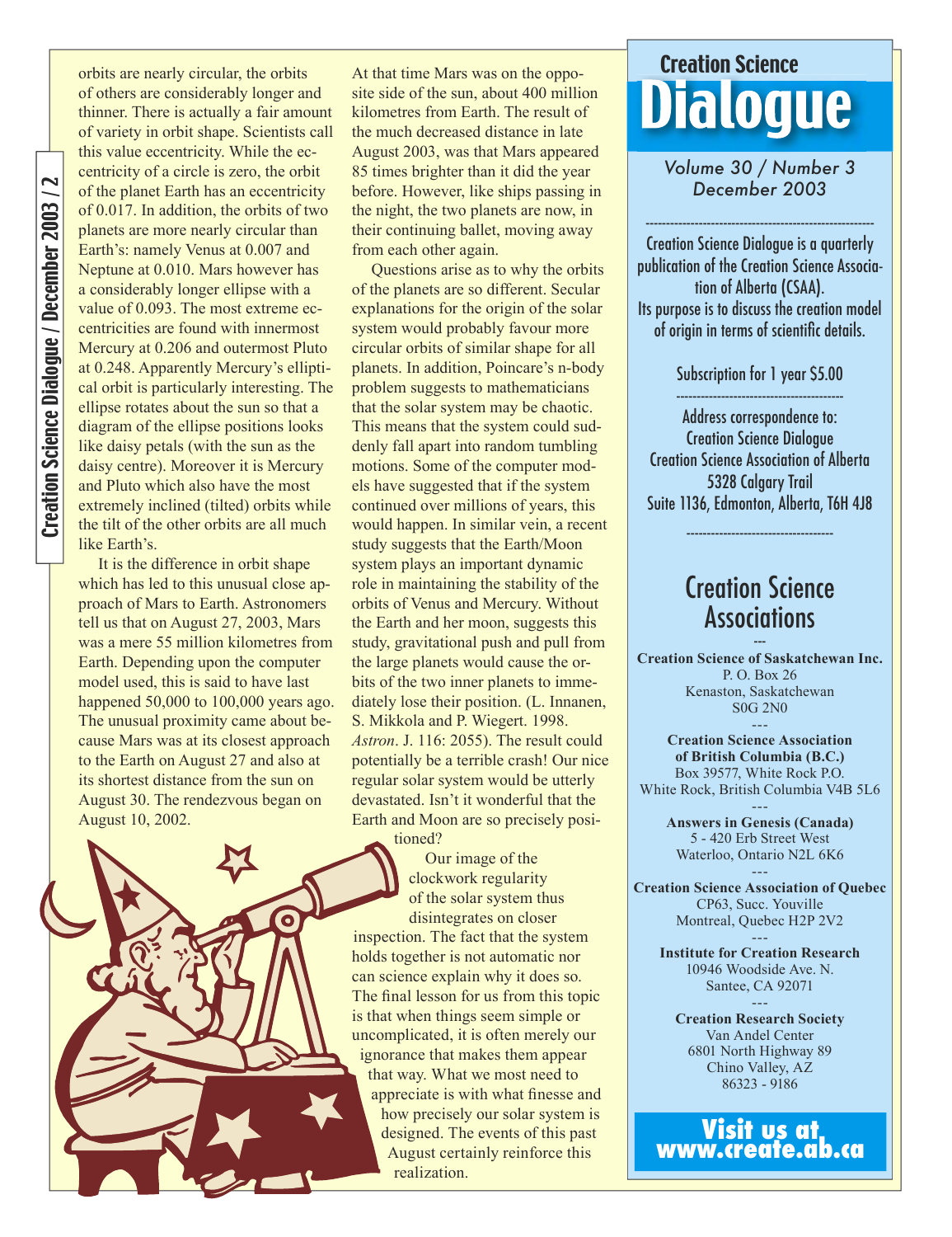

#### *Why do we pay so much attention to fossils?*

Some people may wonder why we pay so much attention to fossils. These artifacts, of course, are the traces preserved in rock, of organisms that lived some time in the past. Well why do we concern ourselves so much about organisms which are dead and gone? After all, human biology, the environment, the wonderful diversity of organisms alive today, and new products and machines are interesting enough and of current value besides. While all the above issues are interesting and relevant, there are a number of reasons for our interest in fossils. Firstly, fossils reveal to us the former existence of communities of organisms many of which are quite unfamiliar to us. Nevertheless, most are members of groupings of organisms that we know today. Anyway these fossils provide hints concerning the richness and variety of the creation. Besides that, most people (especially children), are at least mildly interested in dinosaurs - creatures that we know about only from fossils. Some people are totally fascinated. It would be a pity to abandon these people so that only secular, evolutionary discussions of the topic are available to them. Thus we stock a number of books which deal with fossils, many of which are for children.

There is another reason as well for our interest in fossils. For many years and even today, some secular individuals have declared that fossils prove evolution true and disprove the Bible. A blatant example of wild statements about the significance of fossils, for example, comes from best selling author Simon Winchester.

His earlier book *The Professor and the Madman*, the story of the development of the English Oxford Dictionary, first brought this author to popular attention. Then in a new book published in 2001, he related the story of William Smith, who used the occurrences of fossil beds in England, to develop the idea of the geological column. Certainly Mr. Winchester is well suited to write on the topic. He studied geology in England, at Oxford University. However he seems to have grandiose ideas about the significance of his subject.

In the prologue to his book on the geological column (entitled *The Map that Changed the World*), Mr. Winchester makes some pointed remarks: "It is a map that laid the foundations of a field of study that culminated in the work of Charles Darwin. It is a map ..... that allowed human beings to start at last to stagger out from the fogs of religious dogma, and to come to understand something certain about their own origins --.... It is a map that had an importance, symbolic and real, for the development of one of the great fundamental fields of study -geology -- which arguably like physics and mathematics, is a field of learning and endeavour that

dently some people, based on the study of fossils, claim all religious faith has been rendered obsolete. Winchester, in his book, specifically mocks Christians who believe that the early chapters of Genesis are literally true. A review of this book in the *National Post* (August 18/01) complains about this author's anti-religious bigotry, but nevertheless remarks that "... it should be a social duty to mock public figures who still believe the world is 6000 years old." What other identifiable group, if any, is it O.K. to mock these days? In the face of such attitudes, the

victims of this ridicule obviously need good contrary information. As a matter of fact, the fossils fit the young earth model rather nicely. We think many people want to know that fact. Thus we sell many children's books on fossils and some adult books such as *Grand Canyon: Monument to Catastrophe*  (\$24.75) and *Completing the Picture*  (\$12.95). Children's books include *D is for Dinosaur* (\$18.00 for grades K - 1 or younger); *Fossils, Hard Facts from the Earth and Fossils, Frogs, Fish and Friends* (both \$6.25 for upper elementary grades) and *The Great Dinosaur Mystery and the Bible* (\$22.99 for elementary grades) as well as *Dinosaurs by Design* (\$18.50) and *Dry Bones and other Fossils* (\$19.99) for grades 6- 8. Another book for junior high readers is *The Great Dinosaur Mystery Solved* (\$16.50) while *Origin of Life: Evolution/Creation* (\$7.75) provides two model discussion of various issues including fossils. Finally there is an adult account about an expedition to collect unfossilized dinosaur bones. See *The Great Alaskan Dinosaur Adventure* (\$15.00). Obviously there is lots of food for thought. Enjoy!

underpins all knowledge, all understanding." (p. xvi) Evi-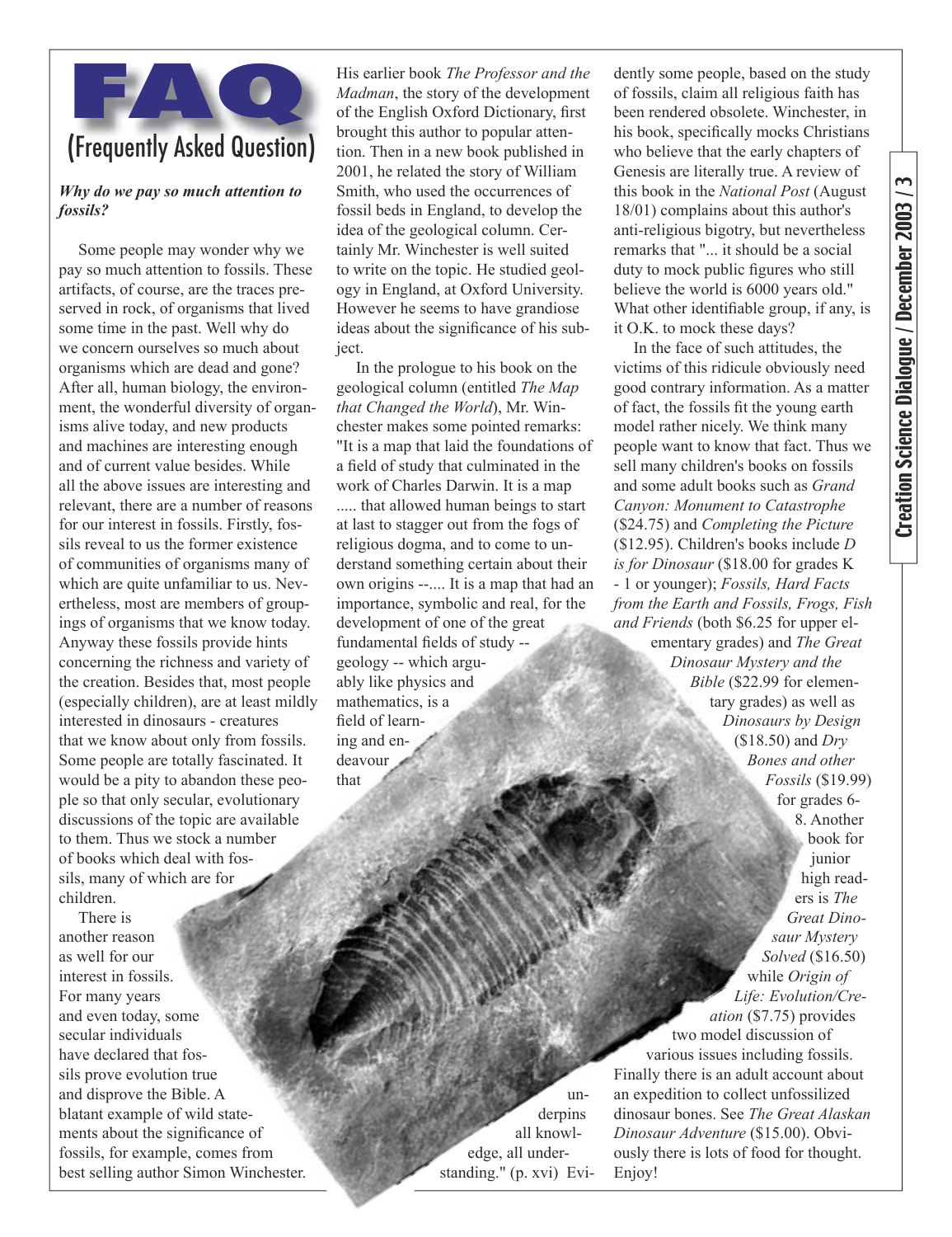# RECENT WORK PAYS DIVIDENDS

#### by Margaret Helder

Creation Science Dialoque / December 2003 / 4 Creation Science Dialogue / December 2003 / 4

**AMERICAN SCIENCES SET SCIENCES SET SCIENCES SCIENCES SCIENCES Set up a committee to study datstitute for Creation Research**  and the **Creation Research So**ing techniques which are often used to justify claims that the earth is very old. This was several years ago. Specifically, these scientists wanted to find out how the numbers obtained from most studies on rocks, could be explained in the context of a relatively young earth. They therefore asked some supplementary questions that secular scientists were not asking. This team had their own ideas as to what the answers would be, but they had to actually do the studies to find out if these were valid. This research would require donations totaling hundreds of thousands of dollars since no government agency in the United States would support such work. The money did come in and the highly technical research was carried out. The answers, while not exactly what they had predicted (in some cases), nevertheless did help to ex-

plain how young rocks and thus a young earth came to be the way they are. The secular data, when examined in the context of these recent studies, in no way justify conclusions of an old earth.

Originally the RATE team (short for Radioactivity and the Age of the Earth) had not intended to look specifically at carbon fourteen dating. In that the half life of carbon fourteen is only 5730 years, this element obviously is not a popular sec-

ular dating choice when the expectation is for ages in the million or billion year range. What this element can do for us, however, is to indicate an unexpectedly young age for certain materials. With so short a half life, a quantity of carbon fourteen, no matter how large, will be all gone (turned back into nitrogen fourteen) within 43.6 half-lives or the passage of 250,000 years. Most natural carbon exists in the stable form called carbon twelve. Nowadays only one atom in one trillion is carbon fourteen. This latter atom is produced when a cosmic ray strikes an atom of nitrogen fourteen. That converts the atom into a radioactive atom of carbon fourteen. However after 5730 years, one half of the radioactive carbon atoms present, will have reverted to stable nitrogen fourteen. After another 5730 years, a further half will have decayed, leaving only a quarter of the original carbon fourteen left after only 11,460 years. And the process of decay continues. Everybody agrees on all this of course, so how can this be a problem for secular science?

Living plants and animals all accumulate some carbon fourteen while they are alive. Through photosynthesis,

plants turn carbon dioxide into food. Thus radioactive

> carbon in fairly similar proportions to its presence in air, is turned into plant tissue. Animals eat plants, so they also contain carbon fourteen in proportions somewhat similar to air. Once a plant or animal dies however, it stops the intake of nutrients. The only place for the carbon fourteen levels already present in this tissue to go, is down and out. Obviously organic material, no matter how well preserved, if it is older than a quarter million years, should contain absolutely zero radioactive carbon. Imagine then the surprise of the scientific establishment to actual analyses of ancient carbon. Whether it is ancient coal or fossilized shells or whatever, all

pol Half-life Natural Activity Nuclide Symbol Half-life Natural Activity<br>
10 7.04 x 10 yr 0.72% of all natural<br>
238U 4.47 x 109 yr<br>
238U 4.47 x 109 yr  $\frac{N}{2}$  aniv  $\frac{1}{2}$  aniv  $\frac{1}{2}$  aniv  $\frac{1}{2}$  aniv  $\frac{1}{2}$  aniv  $\frac{1}{2}$  aniv  $\frac{1}{2}$  aniv  $\frac{1}{2}$  and  $\frac{1}{2}$  and  $\frac{1}{2}$  and  $\frac{1}{2}$  and  $\frac{1}{2}$  and  $\frac{1}{2}$  and  $\frac{1}{2}$  and  $\frac{1}{2}$  and  $\frac{$ of all natural uranium; 0.5 to 4.47 x 109 y.<br> $\frac{1.47}{1.47}$  and 238 2380 4.47 ppm total uranium; 0.5 to 4.7 ppm total uranium; 1.47<br>of all natural uranium; 0.5 to 4.7 ppm tock types with  $\frac{1}{100}$  in the common rock types Thorium 232 232Th and the common rock types with a<br>in the common rock types Thorium 232 232Th a<br>in the common to 20 ppm in the common rock types with a of all natural uranium, or Thorium 232 2321.11<br>1010 the common rock types Thorium 226 226Ra<br>1010 yr 1.6 to 20 ppm in the common rock types with a<br>1010 yr 1.6 to 20 of 10.7 ppm Radium limestone and 1.3 pCl/ The common rock types<br>a the common rock types in the common rock type and 1.60<br>1010 yr 1.6 to 20 ppm in Radium 226 226Ra<br>1.3 pCi/a (16 Bq/kg) in limestone and 1.3 pCi/ the compart of 20 ppm in the Radium 226 22018<br>
1010 yr 1.6 to 20 ppm Radium 226 22018<br>
ustal average of 10.7 ppm Radium 226 22018<br>
x 103 yr 0.42 pCi/g (16 Bq/kg) in igneous rock<br>
(48 Bq/kg) in igneous rock<br>
(0. rustal average of 10.7 ppm Radium 226 226Ra<br>
x 103 Yr 0.42 pCl/g (16 Bq/kg) in limestone and 1.3 pCl/<br>
(48 Bq/kg) in igneous rock<br>
(48 Bq/kg) in igneous rock<br>
Radon 222 222Rn 3.82 days Noble Gas; annual average<br>
Radon 222 air concentrations range in the US from 0.016 pCi/L (0.6) adon 222 222...<br>
ir concentrations range in the OS 1.28 Bq/m3)<br>
Bq/m3) to 0.75 pCi/L (28 Bq/m3) concentrations<br>
Potassium 40 40K 1.28 x 109 yr soil - 1-30 pCi/g<br>
potassium 40 40K 1.28 x 109 yr soil - 1-30 pCk types with a Potassium 40 40K 1.28 x 109 yr soil - 1-30 pCI/g (0.037<br>
Potassium 40 40K 1.28 x 109 yr soil - 1-30 pCI/g<br>
1.6 to 20 ppm in the common rock types with a<br>
rustal average of 10.7 ppm Radium 226 226Ra<br>
rustal average of 10.7 potassium 40 40K 1.20 Å the common rock CPT and<br>1010 yr 1.6 to 20 ppm in the common 226 226Ra<br>1010 yr 1.6 to 20 ppm Radium 226 226Ra<br>13 pCi/g (16 Bq/kg) in limestone and 1.3 pCi/  $\begin{array}{l} 0.63576 & 1.6 \text{ to } 20 \text{ ppm} \text{ m} \text{ is } 0.7 \text{ ppm} \text{ (16 Bq/kg)} \text{ in } 226 & 22018 \text{ m} \text{ (17 Bq)} \text{ (18 Bq/kg)} \text{ in } 1001 \text{ m} \text{ (19 Bq/kg)} \text{ is } 1001 \text{ m} \text{ (19 Bq/kg)} \times 103 \text{ yr} \text{ (19 Bq/kg)} \text{ is } 1001 \text{ m} \text{ (19 Bq/kg)} \times 1001 \text{ m} \text{ (19 Bq/kg)}$  $R_{R}$  (48 Bq/kg) in igneous rock<br>(48 Bq/kg) in igneous rock<br>Radon 222 222Rn 3.82 days Noble Gas; annual average<br>Radon 222 222Rn 3.82 days Noble Gas Rg/m3)  $\frac{(48 \text{ Bq/sy)}}{(48 \text{ Aq/sy)}}$  is Noble Gas; affiliations (48 Bq/h92)<br>Radon 222 222Rn 3.82 days Ne US from 0.016 pCi/L (0.6)

 $P^{\text{C}} = 1 - \frac{1}{2}$   $P^{\text{C}} = 1008$   $P^{\text{C}} = 1 - \frac{1}{2}$   $P^{\text{C}} = 100$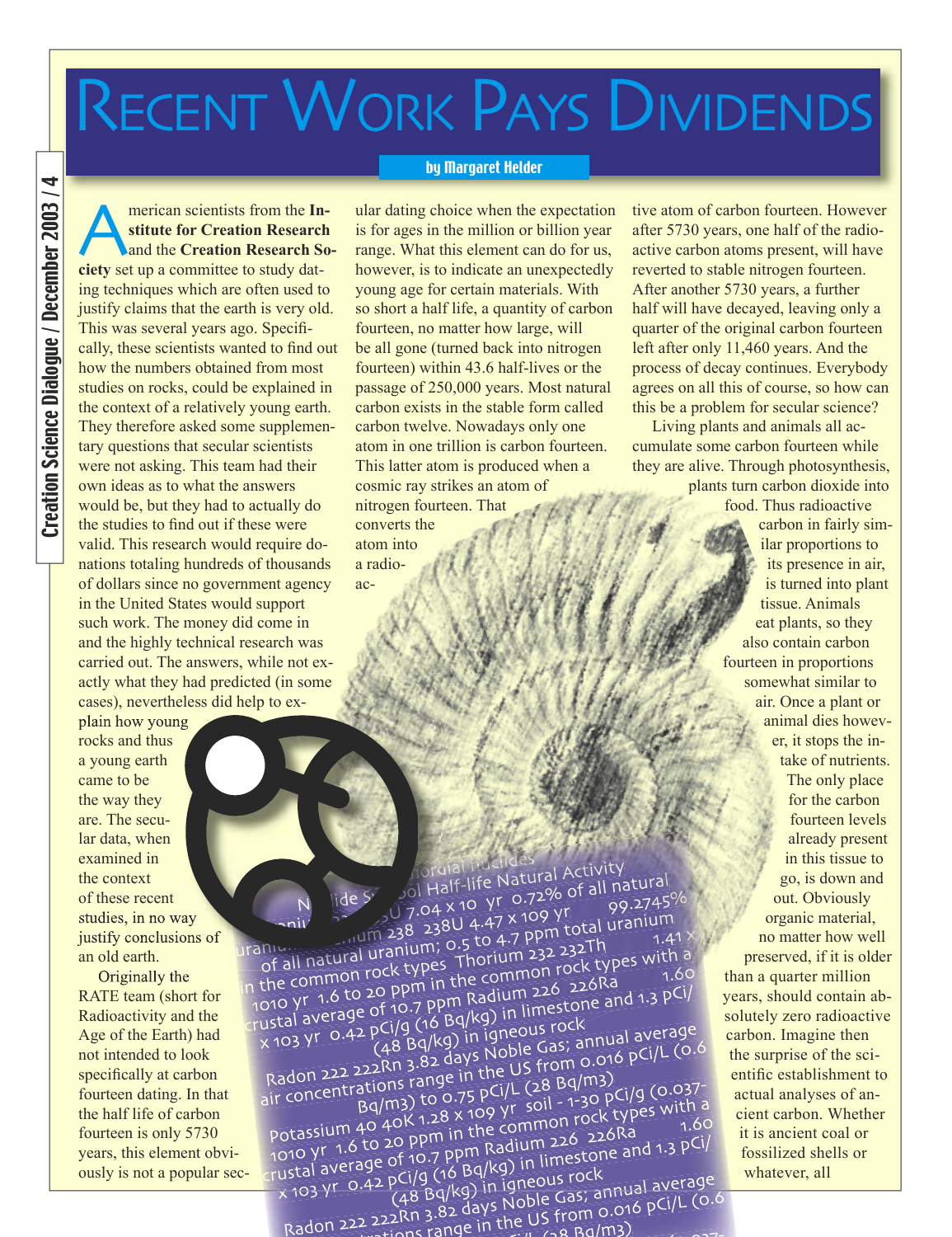organic material contains detectable levels of carbon fourteen. Does this mean these materials are young in age? That is a good question!

Early carbon fourteen studies, performed in the 1950s, 60s and 70s, were conducted using a beta-decay counting technique. This method however was unable to distinguish cosmic rays from particles emanating from the carbon source. Thus the method could not reliably measure low levels of carbon fourteen. Within the past twenty years however, the much more sensitive accelerator mass spectrometer (AMS) method has come into general use. These machines are so precise that they are fully capable of measuring carbon fourteen levels as low as 0.001 percent of modern carbon (pmc). Based on the known rate of carbon fourteen decay, a measurement of 0.79 pmc translates by a simple equation into an age estimate of 40,000 years, 0.24 pmc to 50,000 years, 0.070 pmc to 60,000 years, and 0.011 pmc to 75,000 years and 0.001 pmc to 95,000 years.

The expectation of the secular science community obviously has been that organic carbon materials considered to be millions, ten of millions or even hundreds of millions of years old, will contain no radioactive carbon. The scientific literature however is full of studies on ancient materials, which have documented significant quantities of carbon fourteen far in excess of the AMS threshold, even when extreme pre-treatment methods are applied to exclude any modern contamination.The recent study is a case in point.

The RATE team obtained ten samples of coal from the U. S. Department of Energy Coal Sample Bank maintained at Penn State University. The large original samples in the energy bank had been carefully collected from recently exposed surfaces in active mines. They were placed in argon gas in specially sealed containers to prevent contamination. Later these samples were divided into smaller amounts, also sealed in non reactive argon gas. The RATE team selected ten samples from geographically widely dispersed sources, of which three

were said to be of Eocene age (about 40 million years), three of Cretaceous age (about 100 my), and four of Pennsylvanian age (about 300 my). These samples were then analyzed for carbon fourteen at one of the foremost AMS laboratories in the world. Obviously none of these samples should have contained any carbon fourteen. Nevertheless they all did. The highest measured level was 0.46 pmc for a Pennsylvanian age coal and the lowest was 0.10 pmc for a Cretaceous specimen. These measurements suggested ages of 40,000 to 60,000 years for samples which secular scientists would date at 40 million to 350 million years. In similar studies, strenuous attempts by secular scientists have been conducted to eliminate any modern contamination, but in paper after paper, these people have had to admit that such values are "intrinsic to the samples" or real.

Many readers will realize that estimates such as 60,000 years are far older than a conservative young earth model would suggest. The RATE authors however consider various assumptions about likely carbon fourteen levels on the early earth. For example, they assume that carbon fourteen levels were initially near zero and that these steadily increased as time passed. By the time of the flood, when huge amounts of organic material were buried, the carbon fourteen level in the atmosphere may well still have been much lower than our modern values. Thus the starting values of radioactive carbon in these organic materials may have been much lower than modern observations would suggest. It would then require a much shorter period of decay to reach the values we observe today in these coal samples. Thus the real time interval could be much shorter than 60,000 years.

One further interesting observation is that the average values for the three coal samples are all close together: 0.26 pmc for Eocene samples, 0.21 for Cretaceous, and 0.27 pmc for Pennsylvanian. These values were all obtained by a world class laboratory. The data suggest that these samples were all buried about the same time. The indication is that huge depths of sedimentary rock were deposited in a single event -- presumably the flood of Noah.

The RATE team has more studies, all with hard data and theoretical models, and all are consistent with a young earth model. Observers who are already committed to long ages, may choose to ignore these studies. The data however merit serious consideration. Now, more than ever, people who think that science has "proved" the earth to be ancient, should pause to read these papers. Discussion and criticism are fine and are appreciated. Ignoring these studies is not fine. Make no mistake, the creationists are developing a power- ful p a r a d i g m /  $\Box$  model.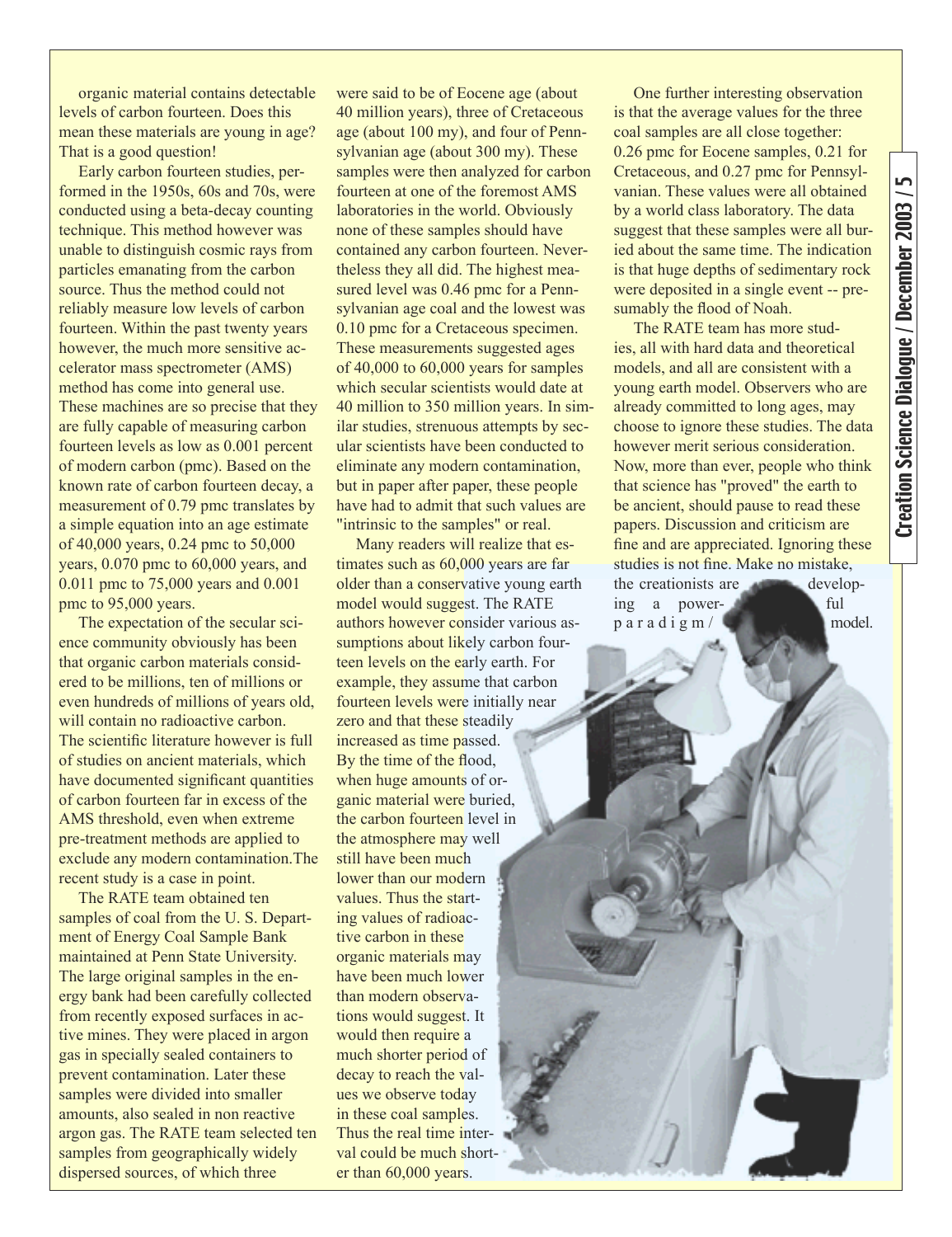# Books - Liber - Boeken - Bücher - Books - Liber - Boeken - Bücher - Books - Liber - Boeken - Bücher

Kurt P. Wise. 2002. *Faith, Form and Time: What the Bible Teaches and Science Confirms about Creation and the Age of the Earth.*

Broadman and Holman Publishers. Nashville, TN. Paperback 287 pages.

#### **reviewed by Margaret Helder**

-----------------------------------------------

Few Christians in science today are as qualified as Kurt Wise to talk about origins theory. His field of expertise is fossils and he obtained his Ph.D. in this discipline from Harvard University. His research director was none other than arch-evolutionist Stephen Jay Gould who well understood that Wise was a creationist. After graduation Dr Wise accepted a position in a small Christian

college in Tennessee. There he has encouraged a nucleus of like-minded scientists to cooperate on technical research of relevance to creation.

Not only does the author discuss what the Bible tells us about the Creation, but he also discusses the importance of these statements. For a start, he points out that "if the Bible is the preserved issuance from the mouth of God



and carries some of the attributes of God in its basic essence, then it seems only natural to give it authority over any claim of man." (p. 20) Having established that the Bible is the standard by which to evaluate any question, Dr. Wise then goes on to examine the issue of evidence from the natural world. Here too, he declares, that the Bible is the standard.

Dr. Wise next anticipates the reader who might well, in response, ask what value there is in making observations and collecting evidence from nature. He replies that there is much value, not the least of which is that God wants us to study His Creation. Following a Scriptural defense of this argument, he next launches into a discussion of the "Great Synthesis". Just as the "Great Divorce" (in the style of C. S. Lewis) is the pursuit of knowledge without recourse to God's revelation, the Great Synthesis on the other hand is an attempt to "focus on God once again and base all our academic disciplines on God and His truths." (p. 27) This objective, of course, includes science. Indeed, declares Dr. Wise, it is a fact that

> study of nature can only be justified in terms of a Biblical worldview. Of the three necessary presuppositions that must be true if science is to be pursued, none can be proved but are based on the word of God. These presuppositions are that the physical world exists, that information about it can be known, and should be known. Having estab-

lished that God wants us to study His Creation,

Dr. Wise then proceeds to discuss the Creation week, the implications of the fall of Adam, the Flood and the march of history since. Plenty of scientific issues are connected with this past history. One issue of special concern to

most people is the age of the universe and of earth itself. The author's initial statement that a face-value examination of the creation suggests an ancient universe, will certainly surprise many readers. However he is not actually saying that the universe bears witness to an old age. As we read on, he clarifies this remark. His point is that such conclusions are based on a superficial reading of the evidence and are in fact not justified on several counts.

As Dr. Wise moves briskly though a wide variety of disciplines in connection with a discussion of the creation week, he shares with us some interesting insights into God's character. It is his contention, for example, that God loves variety. We see this, he says, not only in the great diversity of form among heavenly bodies but also among living creatures. Furthermore and perhaps even more interestingly, God reveals His love of communication. Not only do we see this in the structure of the genetic code, but the whole universe bears similar witness in that so many aspects can be described in mathematical terms (also a language).

Beyond the creation week Dr. Wise turns his attention to events in the Garden of Eden. Later he discusses not only Scripture but also probable geological ramifications of the Flood. The modern theory of plate tectonics for example, is taught to every school age child in geography or earth science courses. This theory requires millions of years to work, but catastrophic plate tectonics (connected to the Flood) achieves the same or better results within a short time frame.

Dr. Wise wrote this book to encourage us to fight untruth and error. Certainly not every creationist will agree with all his interpretations of the scientific details. Nevertheless all can appreciate his objective which is to reach a much wider audience than the scientifically literate. While not everyone enjoys the details of science, everyone can appreciate the discussion of Scripture. In addition, the details from nature are discussed in such general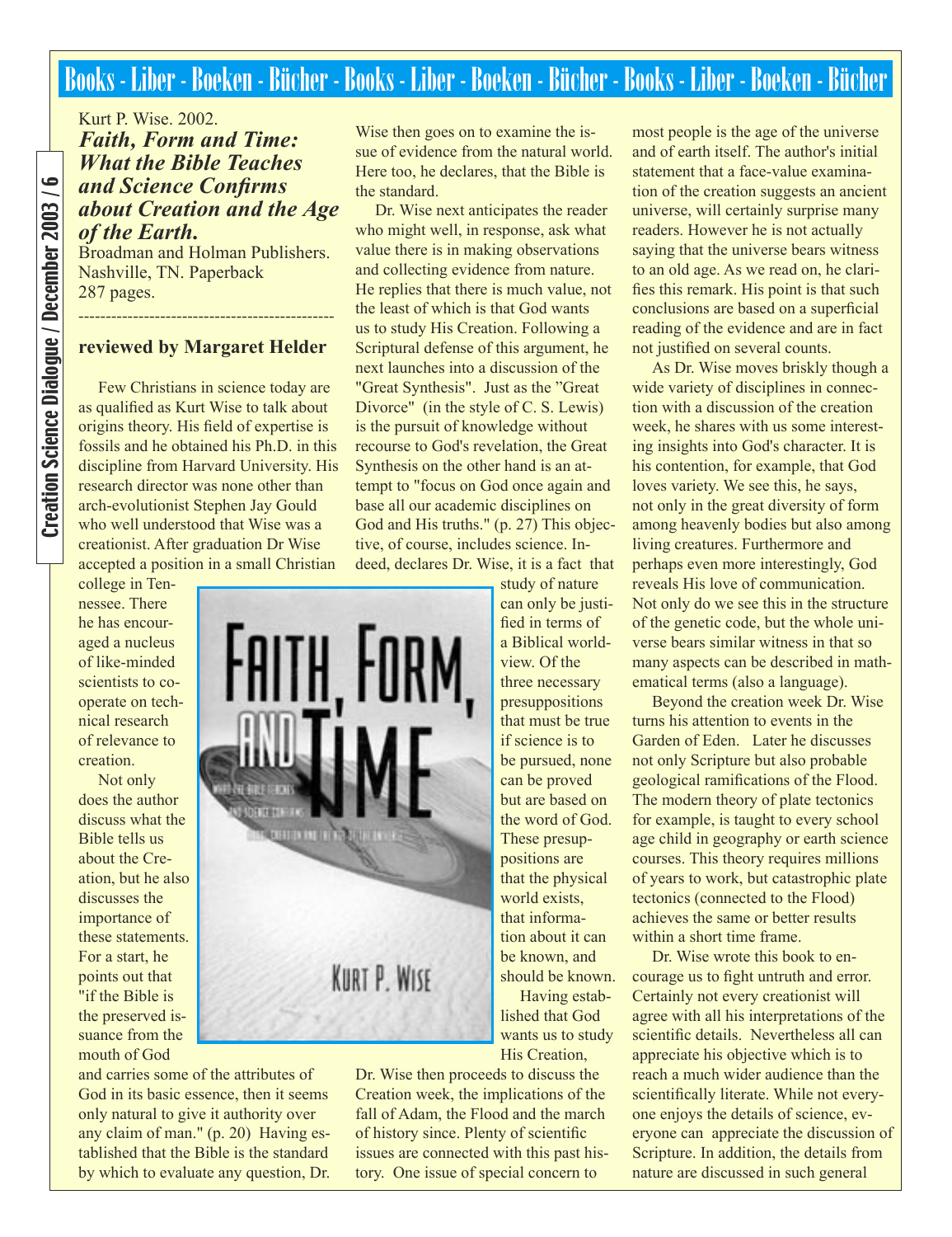# Books - Liber - Boeken - Bücher - Books - Liber - Boeken - Bücher - Books - Liber - Boeken - Bücher

terms that most people should obtain some worthwhile insights. *Faith, Form and Time* is recommended for anyone studying or teaching Scripture or science, as well as for anyone who enjoys learning about these disciplines. That should include most of us.

### Gary Parker. 2003. *Exploring the World Around You.*

Master Books. Green Forest, Arizona. Paperback. 140 pages.

-----------------------------------------------

Dr. Parker has done it again! He has translated his friendly lecturing style into an interesting discussion of a scientific topic. Books on ecology and the environment abound, of course, but very few are written from a Christian perspective. Fewer of these still, are written at a level suitable for junior high students. Dr. Parker first



defines a Biblical outlook on nature. What impact did our early history have on organisms today? How do we determine what is good about nature and thus needs preserving, and what is bad and thus needs healing? In short order

the author moves to specific teaching. As he carries the reader through each aspect of this discipline, he defines his terms and provides interesting examples which illuminate each point. Plenty of illustrations, both line drawings, diagrams and photos are provided, all in black and white. Generally the illustrations are helpful, but titles or captions would improve their impact in some cases.

Dr. Parker carries the reader effortlessly through the various aspects of ecology, from interactions of organisms with the environment, interactions within communities and within populations etc. The reader may well be surprised to discover how often a Christian outlook may differ from the secular/evolutionary interpretation. These contrasting views are most apparent when we come to questions of pollution control and human population levels. Here we see Dr. Parker's genial,

> and well balanced approach at its best. In a manner that is neither hard-line nor extreme, he describes Christian objectives and ways to achieve these. What he seeks to provide is an informed Christian attitude, not one-sizefits-all solutions.

> The book comes complete with general introductions to each of the five themes or units. and with detailed end of chapter questions (answers at the back), and with an excellent glossary and index. This is a user friendly book which provides for excellent learning in biology. Student grade level could vary considerably depending on the nature of extra research projects assigned to complement the text. A simple pollution related topic (like recycling), would be suitable for grades seven or eight. More com-

plex topics like global warming would be suitable for grades nine or ten.

There may well be other readers who simply are interested in a Christian discussion of the environment. This book is for you too! Whether one

is a student or other concerned person anxious to treat the environment in a Christian manner, Dr. Parker's book is a winner.

### B. J. Reinhard. 2000. *Glow-in-the-dark Fish and 59 More Ways to See God through His Creation.*

Bethany House Publishers. Minneapolis. Hardcover. 153 pages.

-----------------------------------------------

How may adults have sought to inspire children to value nature because it is interesting and because it bears testimony to the Creator? Here is a book that delightfully achieves these two objectives. Elementary age children and their mentors (parents or teachers) will love the interesting details from biology which are recounted in upbeat fashion. The author relates each topic to Bible verses on a related



theme. The book includes many intriguing and little known aspects of biology and some related word games with answers provided at the back of the book. Another fun feature is suggestions for further investigation under the title: "Dig Deeper." Altogether this is a child friendly, adult friendly book which will help to introduce youngsters to a life time of appreciation for God's handiwork.